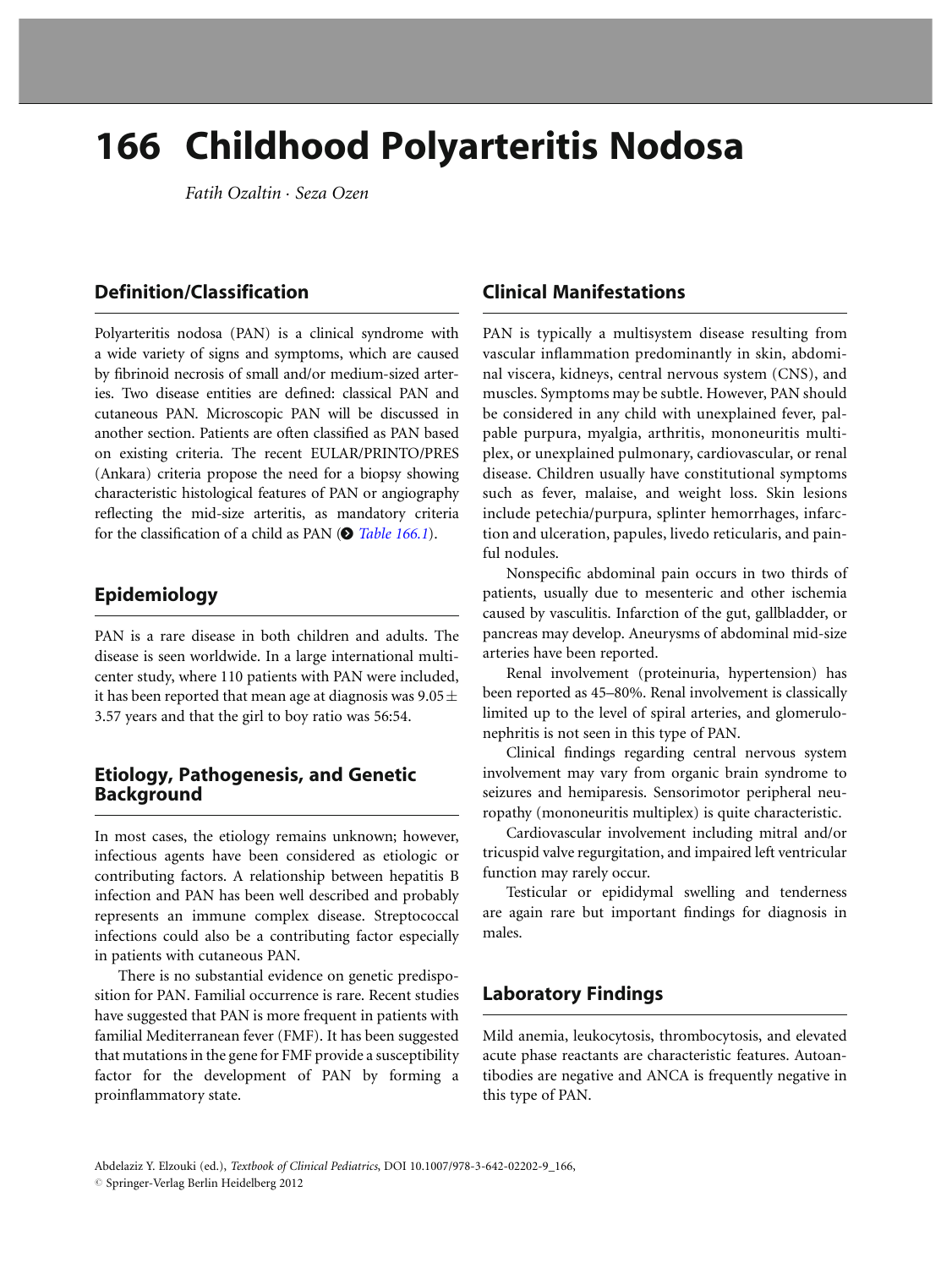#### <span id="page-1-0"></span>**0** Table 166.1 Classification of PAN (Ozen et al. [\(2010](#page-2-0)))

Typical histopathology or angiographic abnormality (mandatory) plus one out of five of the following criteria:

- 1. Skin involvement
- 2. Myalgia or muscle tenderness
- 3. Hypertension
- 4. Peripheral neuropathy
- 5. Renal involvement

## **Treatment**

Corticosteroids and cyclophosphamide are the mainstay of treatment of systemic necrotizing vasculitides. Oral or intravenous cyclophosphamide is indicated in severe organ involvement. The cumulative dose of cyclophosphamide is a major concern. A number of large studies have shown that a cumulative dose up to 200–250 mg/kg is safe in terms of gonadal toxicity. Azathioprine is used for maintenance treatment.

## Prognosis

The prognosis of childhood PAN was guarded in initial series. However, with the judicious use of immunosuppresants, the prognosis, even in children with definite systemic involvement, is better than adults, with reported survival rates.

## Cutaneous PAN

Cutaneous PAN (CutPAN) is designated for polyarteritis nodosa limited fundamentally to the skin. It has been described as a distinct clinical entity with benign but relapsing course without systemic involvement. However, there has been much debate on whether or not it can progress to systemic form.

A history of a preceding upper respiratory tract infection, often with streptococcus, is usually present. CutPAN is characterized by purpura, multiple painful subcutaneous nodules, livedo reticularis, and sometimes nonspecific musculoskeletal findings such as myalgia and arthralgia. Constitutional symptoms are not expected to be present and the acute phase reactants are often normal. Nonsteroid antiinflammatory drugs are used in most cases. CutPAN usually responds to short courses of

prednisone (0.5–1 mg/kg/day) therapy. Prolonged course and relapses are frequent. Penicillin prophylaxis may be needed if streptococcal infection is implicated as triggering agent. Prognosis is generally good; however, relapses and the chronic course are of concern.

## References

- Agard C, Mouthon L, Mahr A et al (2003) Microscopic polyangiitis and polyarteritis nodosa: how and when do they start? Arthritis Rheum 49:709–715
- Besbas N, Ozen S, Saatci U et al (2000) Renal involvement in polyarteritis nodosa: evaluation of 26 Turkish children. Pediatr Nephrol 14: 325–327
- Borrie P (1972) Cutaneous polyarteritis nodosa. Br J Dermatol 87:87–95
- Cacoub P, Lunel-Fabiani F, Du LT (1992) Polyarteritis nodosa and hepatitis C virus infection. Ann Intern Med 116:605–606
- Cakar N, Ozçakar ZB, Soy D et al (2008) Renal involvement in childhood vasculitis. Nephron Clin Pract 108:c202–c206
- Cassidy J, Petty RE (2001) Vasculitis. In: Cassidy JT, Petty RE (eds) Textbook of pediatric rheumatology, 4th edn. W.B. Saunders, Philedelphia
- Daoud MS, Hutton KP, Gibson LE (1997) Cutaneous periarteritis nodosa: a clinicopathological study of 79 cases. Br J Dermatol 136:706–713
- David J, Ansell BM, Woo P (1993) Polyarteritis nodosa associated with streptococcus. Arch Dis Child 69:685–688
- Dillon MJ (1998) Childhood vasculitis. Lupus 7:259–265
- Duzova A, Bakkaloglu A, Yuce A et al (2001) Successful treatment of polyarteritis nodosa with interferon alpha in a nine-month old girl. Eur J Pediatr 160:519–520
- Fauci AS, Katz P, Haynes BF et al (1979) Cyclophosphamide therapy of severe necrotizing vasculitis. N Engl J Med 301:235–238
- Fink CW (1991) The role of the streptococcus in poststreptococcal reactive arthritis and childhood polyarteritis nodosa. J Rheumatol 29:14–20
- Fink CW (1997) Polyarteritis and other diseases with necrotizing vasculitis in childhood. Arthritis Rheum 20:378–384
- Gayraud M, Guillevin L, le Toumelin P et al (2001) Long-term followup of polyarteritis nodosa, microscopic polyangiitis, and Churg-Strauss syndrome: analysis of four prospective trials including 278 patients. Arthritis Rheum 44:666–675
- Gocke DJ, Hsu K, Morgan C et al (1970) Association of polyarteritis and Australia antigen. Lancet 2:1149–1153
- Guillevin L, Lhote F, Cohen P et al (1995) Polyarteritis nodosa related to hepatitis B virus. A prospective study with long-term observation of 41 patients. Medicine (Baltimore) 74:238–253
- Kumar L, Thapa BR, Sarkar B et al (1995) Benign cutaneous polyarteritis nodosa in children below 10 years of age – a clinical experience. Ann Rheum Dis 54:134–136
- Latta K, von Schnakenburg C, Ehrich JHH (2001) A meta-analysis of cytotoxic treatment for frequently relapsing nephrotic syndrome in children. Pediatr Nephrol 16:271–282
- Nakamura T, Kanazawa N, Ikeda T et al (2009) Cutaneous polyarteritis nodosa: revisiting its definition and diagnostic criteria. Arch Dermatol Res 301:117–121
- Oguzkurt L, Cekirge S, Balkanci F (1997) Inferior suprarenal artery aneurysm in polyarteritis nodosa. Pediatr Radiol 27:234–235
- Ozen S, Besbas N, Saatci U et al (1992) Diagnostic criteria for polyarteritis nodosa in childhood. J Pediatr 2:206–209